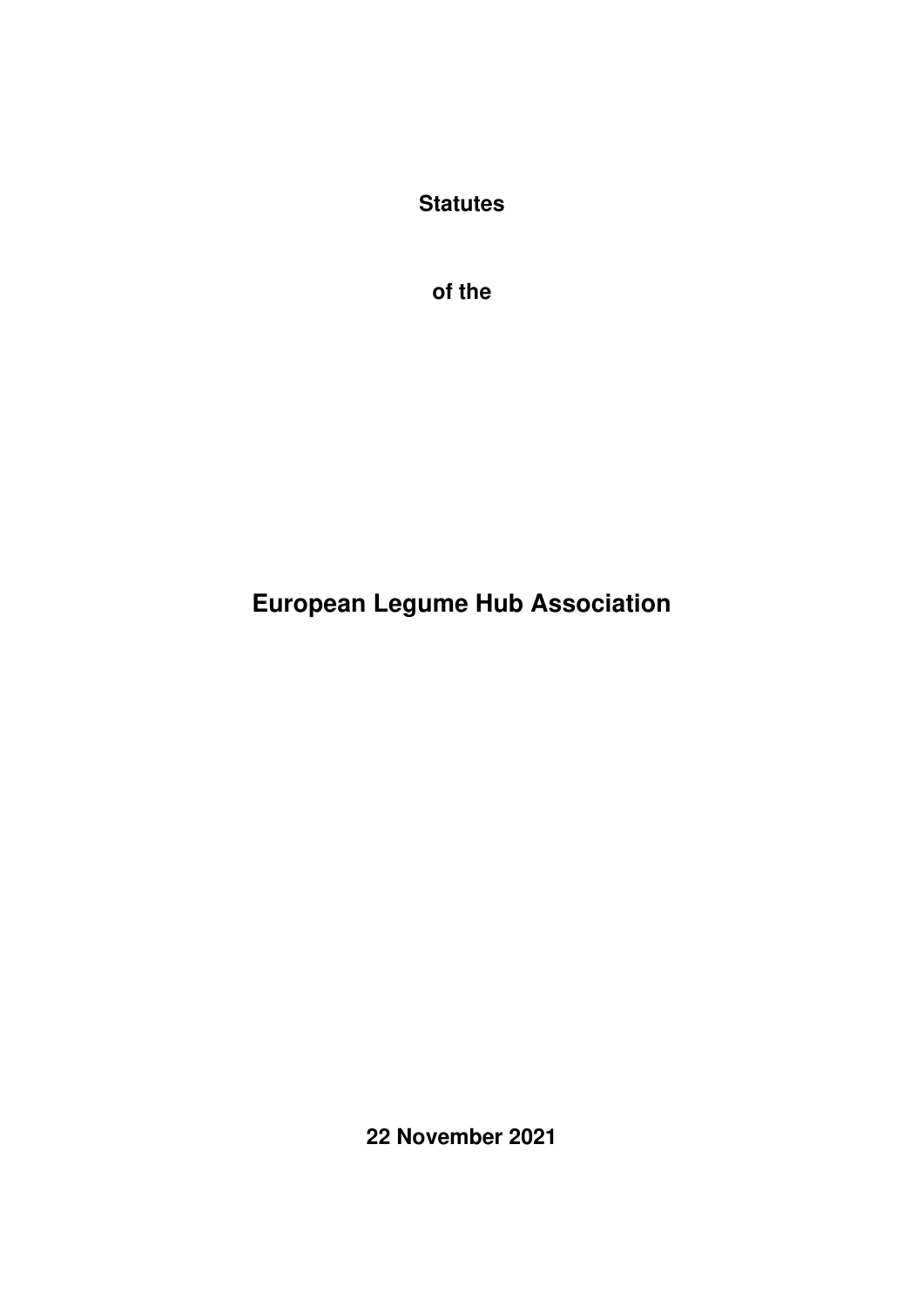The purpose of this document is to describe the background of the European Legume Hub Association (hereafter the Association) and to set out the statutes.

The Association leads the development of the Legume Hub (hereafter the Hub) by providing a structure for its governance by its members who form the Legume Hub Community. The overall aim is to strengthen investment and cooperation in improving the Hub to increase the agronomic and environmental performance of legume-supported cropping systems and value chains. The founding members already have a strong cooperation record, particularly through participation in the Legumes Translated consortium. The Association enables the relevant research and innovation community (The Legume Hub Community) to govern the Hub and participate in its development.

The Hub is a major product of the Legumes Translated project and its consortium. Legumes Translated is a thematic network associated with the Agricultural European Innovation Partnership (EIP Agri) funded under Horizon 2020. The overall aim of Legumes Translated [\(www.legumestranslated.eu\)](http://www.legumestranslated.eu/) is to support the production and use of legume crops in Europe. 86% of the EU's plant protein deficit is met using imported soya (the equivalent of about 36 million tonnes of soybeans per annum). This is a fundamental challenge to the resilience, acceptance and performance of our agri-food systems. To address this, the Legumes Translated consortium brought developers of legume crops and related value chains together in an EU Framework Programme Thematic Network. The Legume Hub is a major output of the project. It is a web-based knowledge platform about the production of legumes (soybean, pea, lupin, faba bean etc.) and their use as feed and food products in Europe. These crops are also often referred to as 'protein crops'. The concept and development were led by Donal Murphy-Bokern, The Donau Soja Association, Research Institute of Organic Agriculture FiBL, and Scotland's Rural College. These hold the intellectual property behind the Hub concept and basic functionality. Almost all consortium partners have contributed to the development of the Hub and/or its content. Beyond the consortium partners, the approach develops the Hub's contributors and users as a 'community of practice'. This community guides the further development and operation of the Hub. The Hub:

- is an open platform that publishes documents, images, videos etc. that are freely available to users;
- is a self-publishing platform with peer review for a broad community of all professionals interested in the production and use of legumes;
- provides timely, scientific correct, comprehensive and practical information for practitioners – farmers interested in producing legumes and feeding animals with legumes, processors of legumes for feed and food purposes, and all involved in the related parts of the value chains;
- fosters and supports cross-border knowledge exchange; and
- is a free public service, and the content is available for anybody interested in the information.

Donau Soja (DS) implemented the technical development of the Hub using an external service provider. DS is ready to act as a caretaker to ensure that the Hub continues to be maintained, updated, refreshed, and advertised and that the available information is known by and accessible to the broadest audience possible.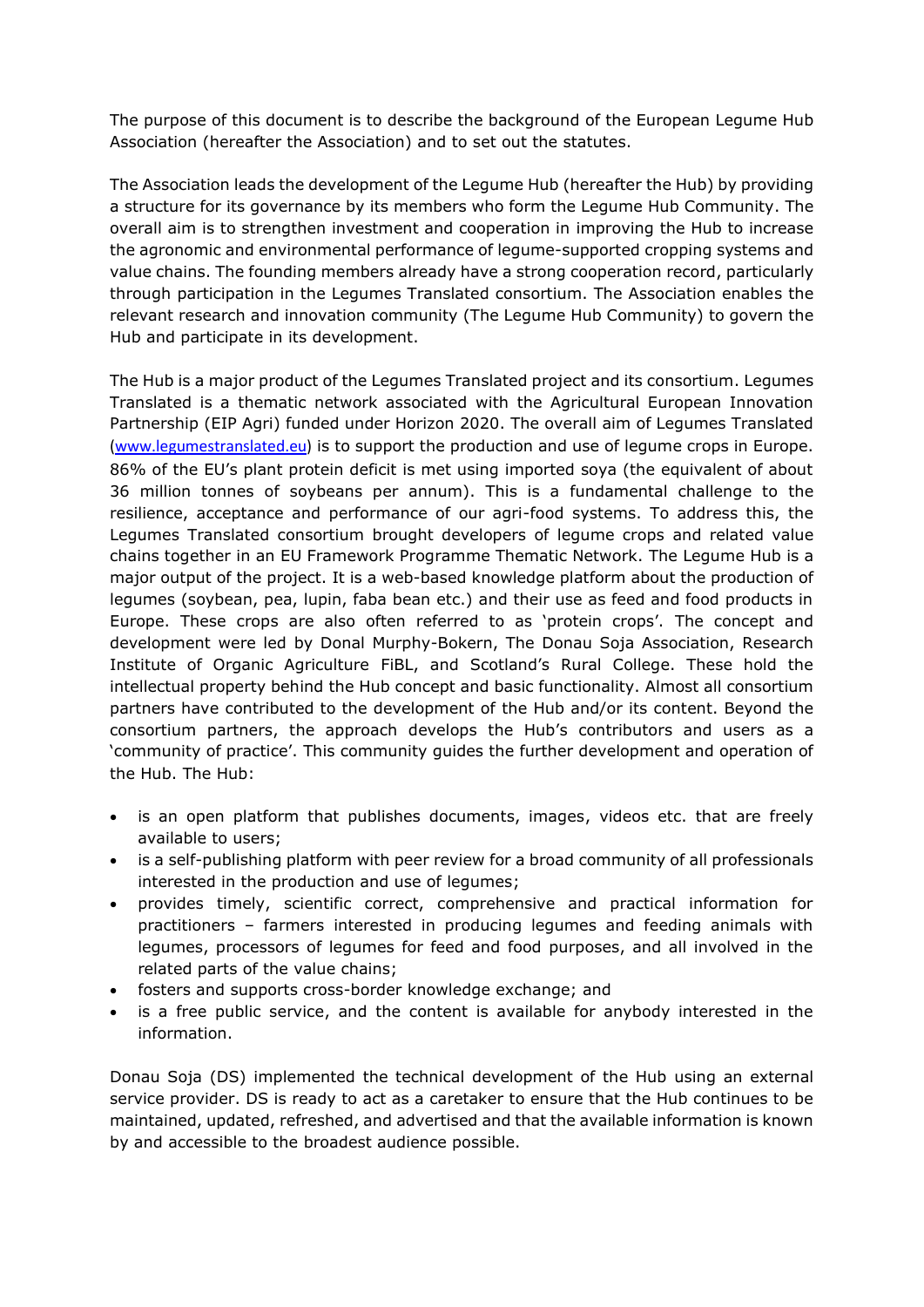### **Name, location and legal nature**

- 1. The Association is called the "The European Legume Hub Association" (hereafter the Association).
- 2. Donau Soja GmbH (Wiesingerstraße 6/14, 1010 Vienna Austria) provides the Secretariat and functions as the contact point.
- 3. The Association is legally informal and in itself has no legal nature. The member organisation that provides the Secretariat is the legal representative of the Association.
- 4. The lifetime of the Association is unlimited.
- 5. The Association is open to all who are involved in the improvement of legumesupported cropping systems in Europe.

# **§ 2**

#### **Purpose**

- 6. The overall goal of the Association is the improvement of the agronomic, economic and environmental performance of legume-supported cropping systems in Europe. As part of a protein transition in Europe, the agronomic performance of legume crops must be improved as compared with other cropping options that farmers have. The Association focuses on providing a knowledge platform for all actors in legume-supported value chains, especially farmers. Its cross-sectoral value chain character sets it apart from other associations, for example, scientific societies.
- 7. The Association is particularly concerned with managing and providing free public access to agronomic and related knowledge through the European Legume Hub. Because this knowledge has a strong public good character (the knowledge is available to all and is non-rival in use), the incentive for private investment is low. Advances, therefore, depend on public intervention and collaboration in pre-competitive work. The Association seeks to develop a coherent approach to this investment and provide a platform for pre-competitive knowledge exchange and collaboration.
- 8. The Association pursues these aims through a range of specific activities:
	- a. provision of a means by which the Hub is governed by its authors and others with interest in providing scientifically validated and research-based knowledge relevant to the production and use of legumes;
	- b. promotion of the peer recognition of the authors' contribution to the Hub.
	- c. provision of an open platform for the exchange of knowledge and support between scientists, plant breeders and others interested in the improvement of legume production in Europe;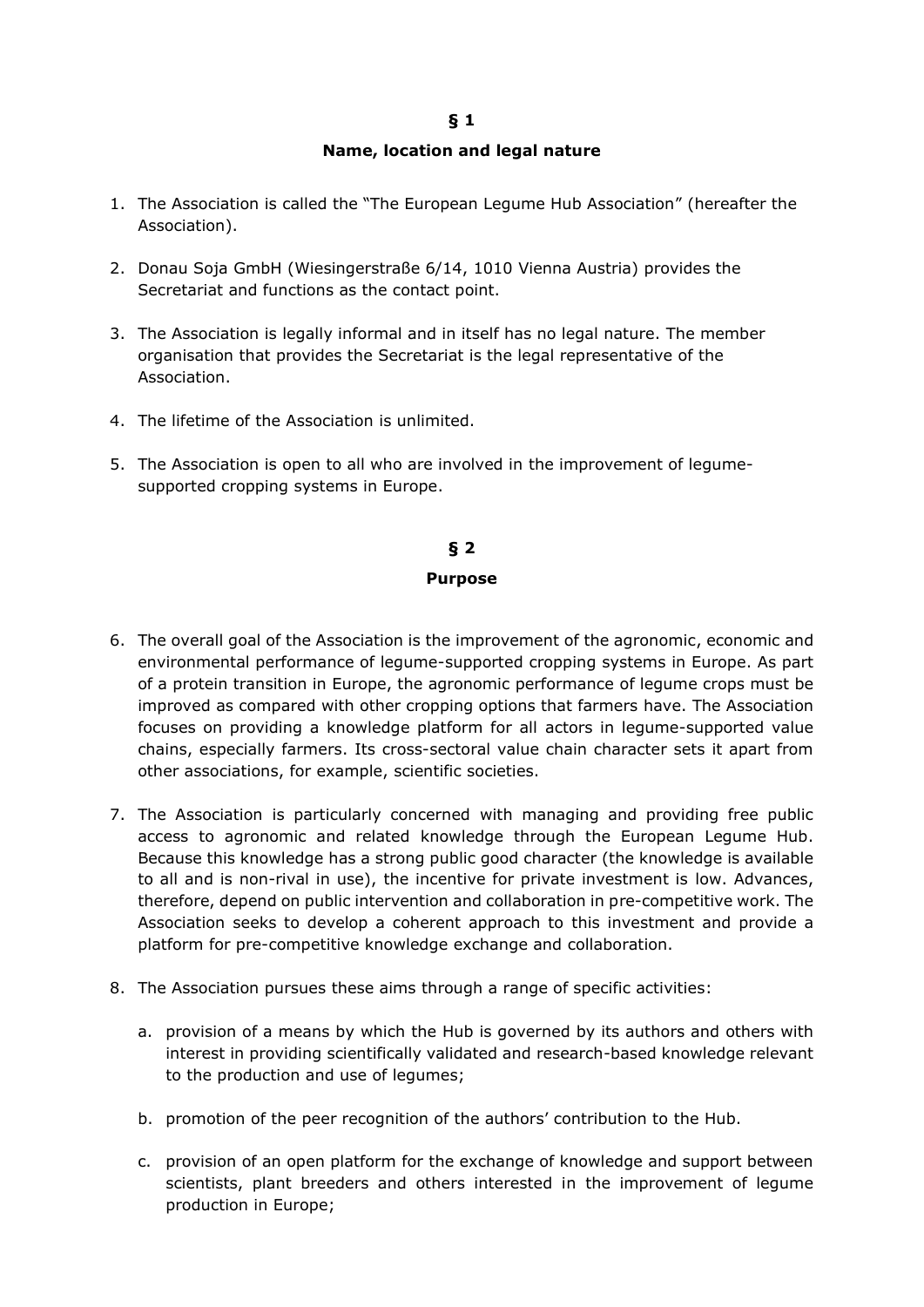- d. provision of an internet-based knowledge platform that provides easy access to compiled knowledge;
- e. provision of a voice to its members (scientists, technologists and other knowledge providers, and users) in public debate about the development of legume-supported cropping;
- f. facilitation of exchange of insights and solutions to challenges that research could address;
- g. liaison between the members of the Association and public investors in relevant research and innovation, particularly the European Union;
- h. communication to the public about the work of the Association; and
- i. support of the collaboration between Association members in obtaining support from public research investors.
- 9. The Association interacts with its members as a whole and as individuals fostering multiple contacts and exchanges.
- 10. The Association is not-for-profit. It seeks to advance public interests and benefits and does not seek to generate a financial surplus over time.
- 11. The Association's resources can be used only to support the work of the Association.

### **Membership**

- 12. Membership is open to all natural and legal persons and associations of persons that support the Association's purposes, contribute or are interested in improving legumesupported cropping systems in Europe. Each member is a full member.
- 13. Participants in the Legumes Translated consortium are founding members.
- 14. Membership expires through:
	- a. termination in writing by the member;
	- b. exclusion by decision of the Board in response to activity that seriously harms the work of the Association; or
	- c. the death of the member (in the case of natural persons) or by the dissolution of the member legal entity.
- 15. Departing or excluded members have no rights to the resources of the Association.
- 16. Members are obliged to fully meet all contributions expected of them as agreed with each of them within the General Assembly.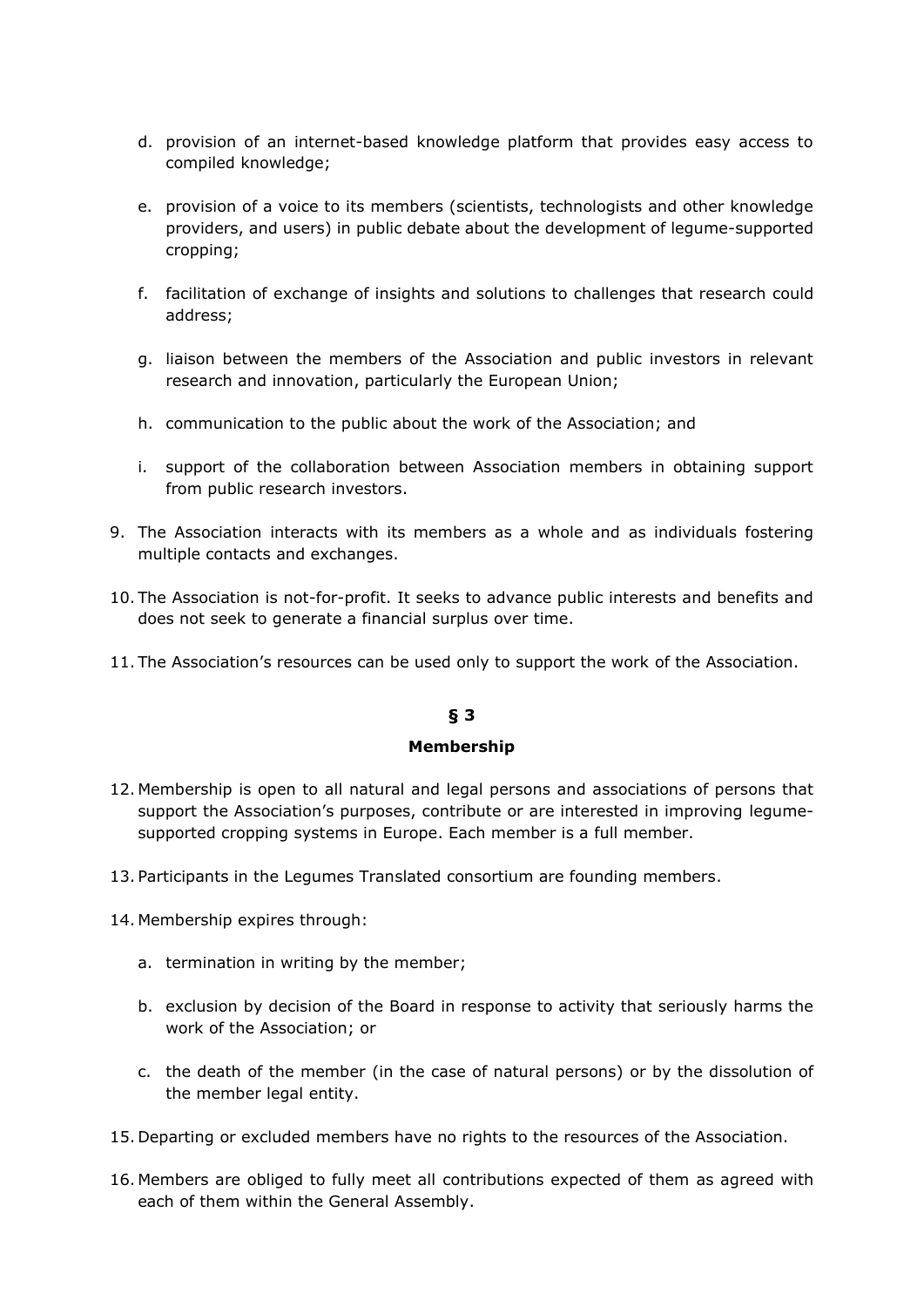#### **Resources**

17. The Association may resource its activities through:

- a. membership fees;
- b. grants from public bodies through members;
- c. voluntary contributions from members or third parties may be used by the Association as it decides, or may be bound to a specific purpose; and
- d. members' in-kind contributions of time, materials, and other resources.
- 18. The main resource is the in-kind contribution of resources of members to activities undertaken in the Association.

# **§ 5**

#### **The organs of the Association**

19. The Association's organs are:

the General Assembly;

the Board;

and

the Secretariat.

20. The meetings of all organs can be held online. For efficiency, initially, the Board may function as the Editorial Board.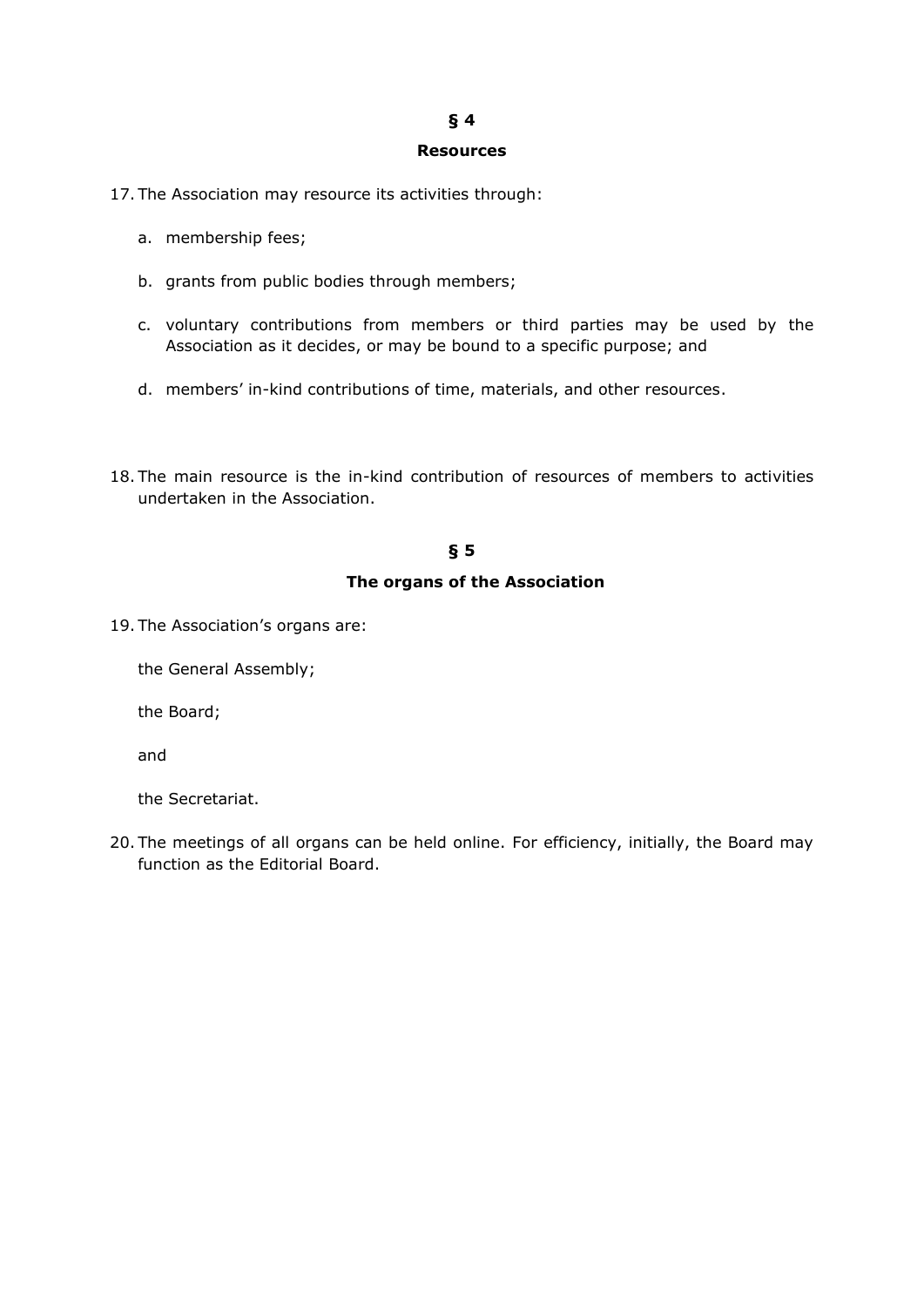### **The General Assembly**

- 21.All members are members of the General Assembly.
- 22. The General Assembly is the highest organ of the Association and is responsible for:
	- a. the election of its Chairman;
	- b. the election of the Chairman and other members of the Board;
	- c. the appointment of the Secretariat;
	- d. the approval of the annual report prepared by the Board;
	- e. where relevant, the approval of a report on resources and finances;
	- f. deciding on any changes to the statutes;
	- g. deciding on the Association's programme of work for the coming year;
	- h. setting policy for the operation and content of the Hub;
	- i. establishing a publication policy;
	- j. ensuring that the Hub operates as an effective platform that serves its contributors and other users;
	- k. deciding on the level of membership fees (where relevant);
- 23. Each member has one vote.
- 24. Only members have a right to make proposals at the General Assembly.
- 25. Decisions are made by a simple majority.
- 26. The representatives of the owners of the intellectual property (IP) behind the Hub (Donal Murphy-Bokern, The Donau Soja Association, Research Institute of Organic Agriculture FiBL, and Scotland's Rural College) may veto decisions of the General Assembly which they reasonably believe could be detrimental to the ownership, integrity, development, and accessibility of the IP for the purposes of the Association as set out in § 6.
- 27. The General Assembly meets annually following a written invitation and draft agenda sent to all members by the Secretary at least one month in advance. Members can have additional agenda items added by contacting the Secretary in writing up to two days before the General Assembly.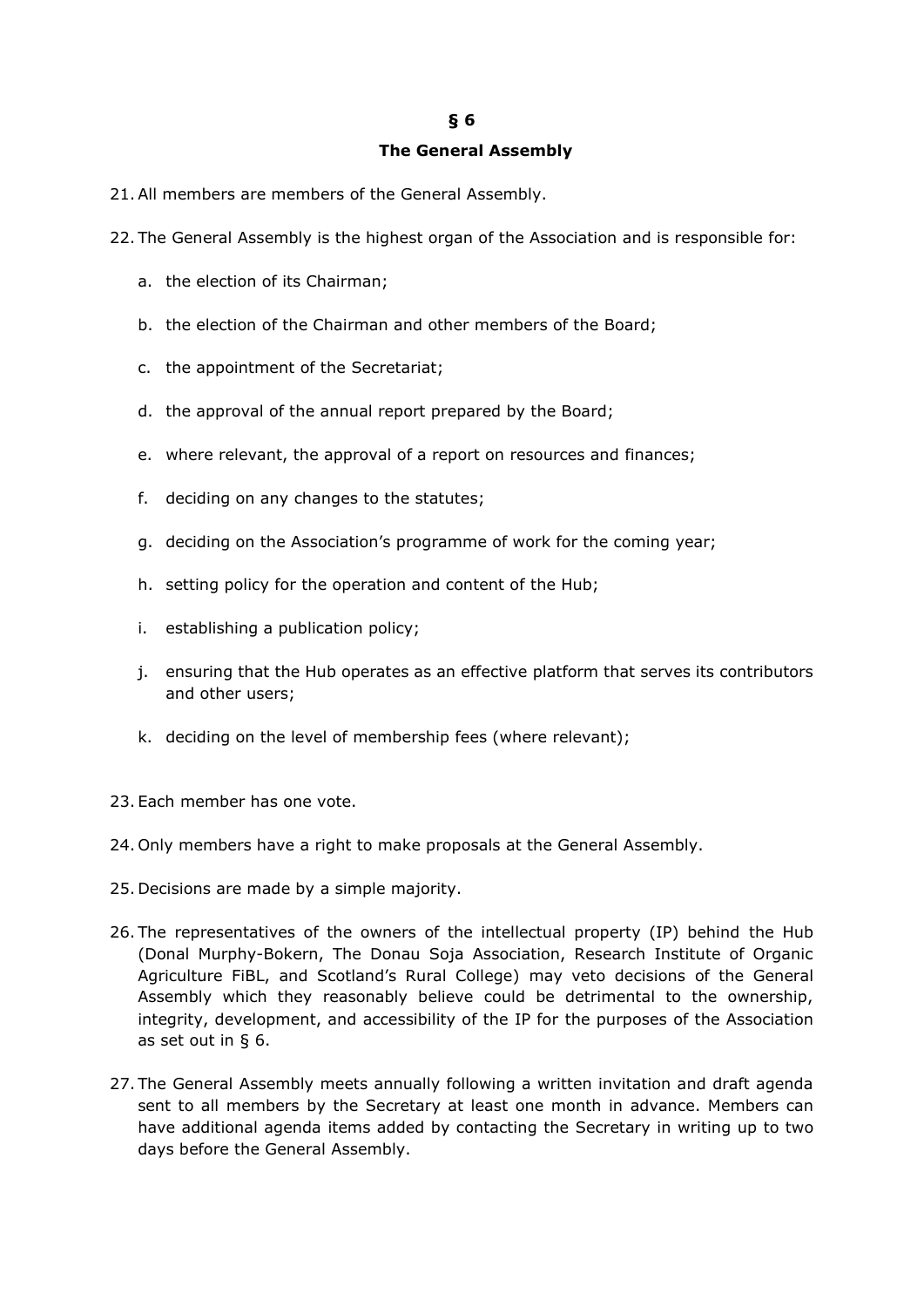- 28. Every correctly called General Assembly is quorate, regardless of the number of members attending starting 15 minutes after its programmed start time.
- 29. The General Assembly decides on the basis of a simple majority with a show of hands. A tied result is treated as a rejection of the proposal. Abstentions are not considered. A confidential paper-based vote is conducted if one-third of members present request it.
- 30. The General Assembly meetings are recorded in minutes provided by the Chairman, and these are circulated within one month of the meeting by email. The minutes are considered accepted if no objections are recorded by the Secretary in the month following their circulation. The Chairman is formally responsible for calling the General Assembly and signing off the minutes.
- 31. The development of the Association into another legal form can only be pursued following a decision of the General Assembly.

# **The Board**

- 32. The Board comprises its Chairman of the General Assembly and at least three other members, all elected annually at the General Assembly. The founding Board comprises the leading partners in the Legumes Translated consortium.
- 33. The term of office of the Board is the time interval between meetings of the General Assembly.
- 34.Supported by the Secretariat, the Board is responsible for leading the development of the Association, implementing decisions of the General Assembly, and reporting annually to the General Assembly. The Board's work is conducted within and conditioned by the extent of the work and engagement of the Association's members. The Board also decides on the progression of provisional membership to full membership.
- 35. The representatives of the owners of the intellectual property (IP) behind The Hub (Donal Murphy-Bokern, The Donau Soja Association, Research Institute of Organic Agriculture FiBL, and Scotland's Rural College) within the General Assembly may veto decisions of the Board which they reasonably believe could be detrimental to the ownership, integrity, development, and accessibility of the IP for the purposes of the Association as set out in § 6.
- 36. The Chairman of the Board leads the public representation of the Association. This representation can be delegated to any member on a case-by-case basis.
- 37. The Board supervises the work of the Secretariat.